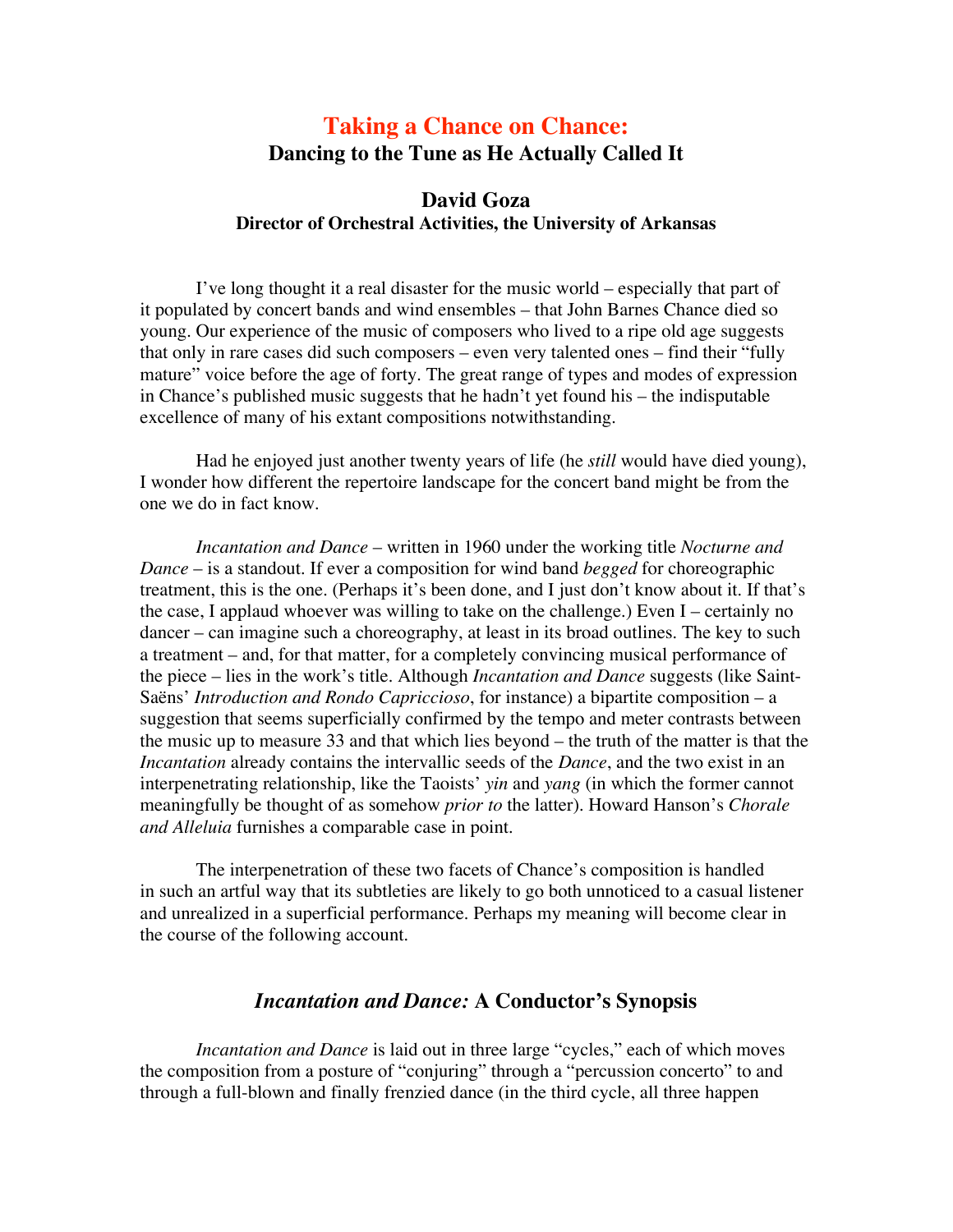simultaneously not serially). Cycle 1 runs from the opening measure to the cadence on  $E<sub>b</sub>$ at measure 100. Cycle 2 begins at the anacrusis to measure 115 and concludes at the parallel cadence in 205. Cycle 3, which functions as a coda to the entire work, begins with the compound anacrusis to measure 217 and concludes with the final G major cadence. As the work's grounding tonality is G minor – often expressed in its Aeolian form – this last constitutes a *Tierce de Picardie*.

My sketch above omits two stretches of music: the one that begins at measure 100 and yields to the second cycle at 115, and the passage between measures 205 and 217. These are both bridge passages, the second a harmonized and otherwise elaborated augmentation of the first. Barry Kopetz (*The Instrumentalist*, October 1992) identifies this material as a "third theme," but I can't buy it. It is by almost no stretch of the imagination "thematic," its bridging function is clear enough, and developmental references to it are otherwise completely absent from the composition.

The first of the cycles functions as an exposition of the three primary elements (Incantation, "percussion concerto," Dance) identified above. In that exposition, the Incantation puts in three appearances in the opening 32 measures; the "percussion concerto" that begins with the entrance of the claves in measure 35 lasts until the two whip cracks in measure 70; and the Dance proper, beginning with the compound anacrusis to measure 71, continues in force to its deceptive cadence on  $E<sub>b</sub>$  (the flat submediant) at measure 100. Successive cycles of this material are temporally compressed, with the final cycle's palimpsest presentation occupying just 19 measures.

#### **Cycle I: measures 1-100**

*Contra* Kopetz, the opening passage is Chance's *Incantation*, cast not in the Phrygian mode on D, but in G minor (the work's primary key), hovering around the dominant level. This is the only understanding of the work's opening tonality that will make sense in the long run. In this first Incantation (mm. 1-17) we are immediately confronted with a phrasing conundrum. If the first subphrase is understood to begin on the opening D, then the second subphrase must just as surely begin on the second D, and the third on the third. Clearly, this cannot be, for it deprives all three subphrases (down to, say, the chromatic surprise in measure 9) of their arrival notes. If, on the other hand, the first subphrase is calculated beginning with the low  $C$  – where the dynamic nuance begins – we have a succession of phraselets that makes sense on at least three counts:

- The first two subphrases now end on a held D, confirming the "timeless" inaugural pitch and extending the dominant of G minor (the passage is, in other words, a dominant prolongation, and can now be heard as such); the third subphrase likewise *almost* does, but the line plunges past the concluding pitch and continues to the chromatic "surprise," somewhat in the manner of the first theme of Beethoven's *Eroica* Symphony.
- The hairpin nuances now reflect the actual phrasing by underpinning actual phraselets.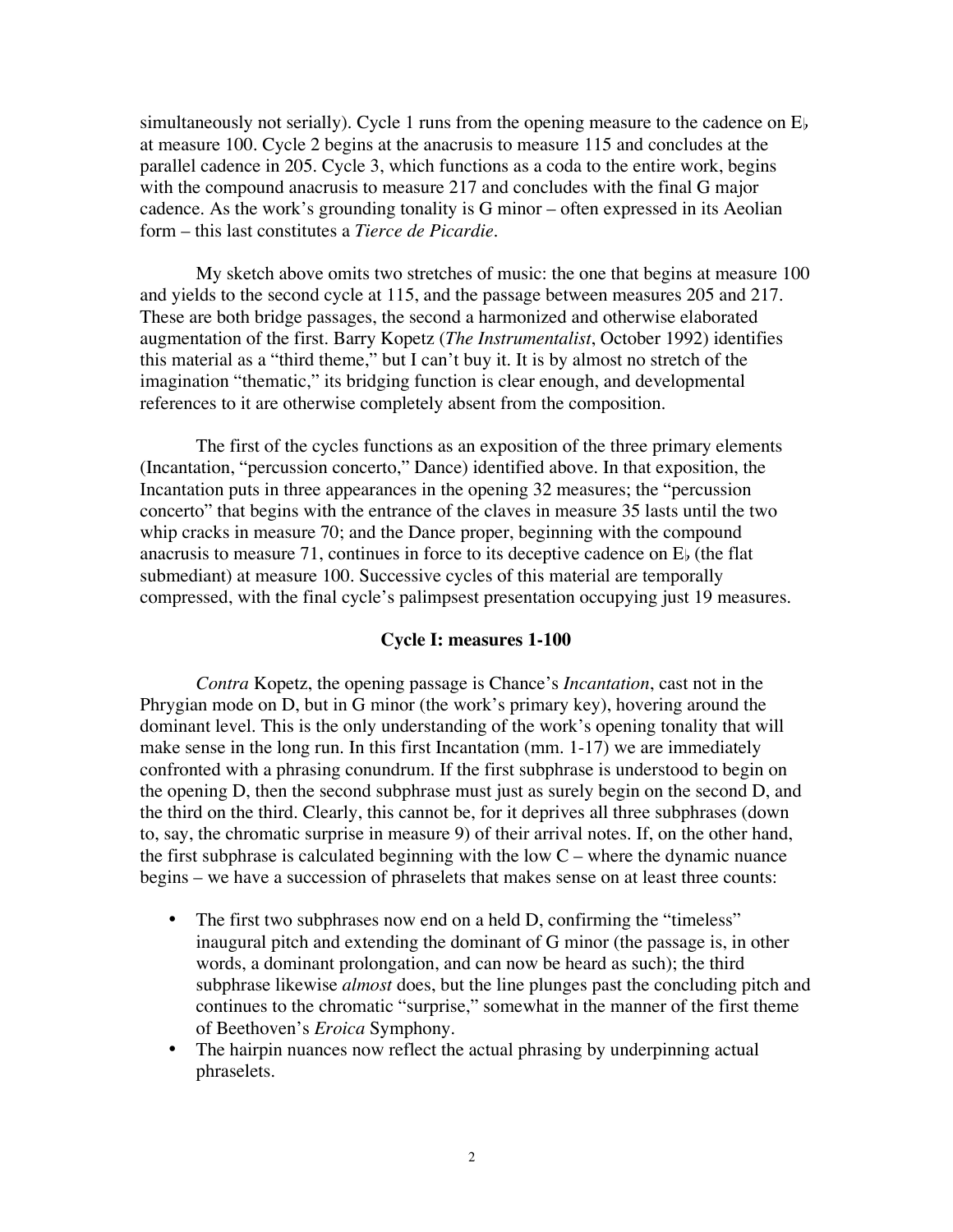• The entrance of low clarinets is thus heard for what it actually is: in each case, a response to a phrase not a strange and unaccountable interruption of one.

In case the foregoing argument is not sufficiently compelling for any particular reader, I invite that reader to turn to page 41 in the score and notice how the final Incantation phrase – in trumpets and trombones – begins.

The first three subphrases of the Incantation exhibit a "growth device" that foreshadows other such approaches, to be seen later in the composition. The first subphrase, for instance, proceeds from C up to F and falls to D; the second makes it farther, to G (skipping F), before falling through  $F$  (now recovered) to D; the third rises all the way to  $B<sub>b</sub>$  and falls by decorated (filled-in) degrees – managing, moreover, to push past the "floor of D" to a member of a new diatonic collection based on  $D<sub>b</sub>$  (I would describe that collection as  $D<sub>b</sub>$  minor complete with raised leading tone – i.e. C; be it noted, however, that once the contrabass clarinet moves off the  $A_{\flat}$  onto  $A_{\natural}$ , the pitch class collection is purely octatonic – an important facet of the composition's harmonic vocabulary). This last stage is important: it sets forth one of the basic dichotomies of the composition – in this case, the tritone dichotomy of G (the foundational tonality) and  $D<sub>b</sub>$ , which will resurface at important structural points.

The fourth subphrase – from the C in measure 10 to the tied  $D<sub>b</sub>$  in 12-13 – is partly a response to the ending of the third subphrase, mirroring its fall with a rise exhibiting comparable features, only in retrograde. The  $E_{\flat}$ -D $_{\sharp}$  of measure 13 returns the music to G minor, and the first Incantation is brought to a close by its fifth subphrase, a great *senza crescendo* arch in the flutes, who finally cadence on the tonic – without assistance from any harmonizing instruments – in measure 17.

Before discussing the thematic substance of the Incantation further, let us explore the harmonies that are offered by the low clarinets.

Their first entrance gives us a tonic chord, sounded only very briefly before archly "sidestepping" onto the flat submediant in first inversion (the held D in the flutes makes this a  $VI<sup>7</sup>$  for the moment). The second entrance repeats that formula exactly. (Incidentally, this functional analysis corroborates my observation, above, that what we have here is a dominant prolongation in G minor: any attempted reading of these chords in D Phrygian is woefully weak and inconclusive).

The third entrance of those instruments (from measure 10) – now *pianissimo* on account of the flutes' reduced dynamic – gives us new harmonic material to "conjure" with (pun intended). The first sound, coupled with the flutes' tied  $D_{\rm b}$ , is a quartal stack. In the tonal context created thus far, this is nonsensical. But the collection makes perfect sense if that tied  $D_{\flat}$  is recognized for the suspension that it truly is, and then resolved to the C that follows it – in which case we have a  $V^7$  of D<sub>b</sub>. The only way, incidentally, that a band will be able to realize this in practice, is for the flutes to "divvy up" the breathing so that each others' momentary silences are covered.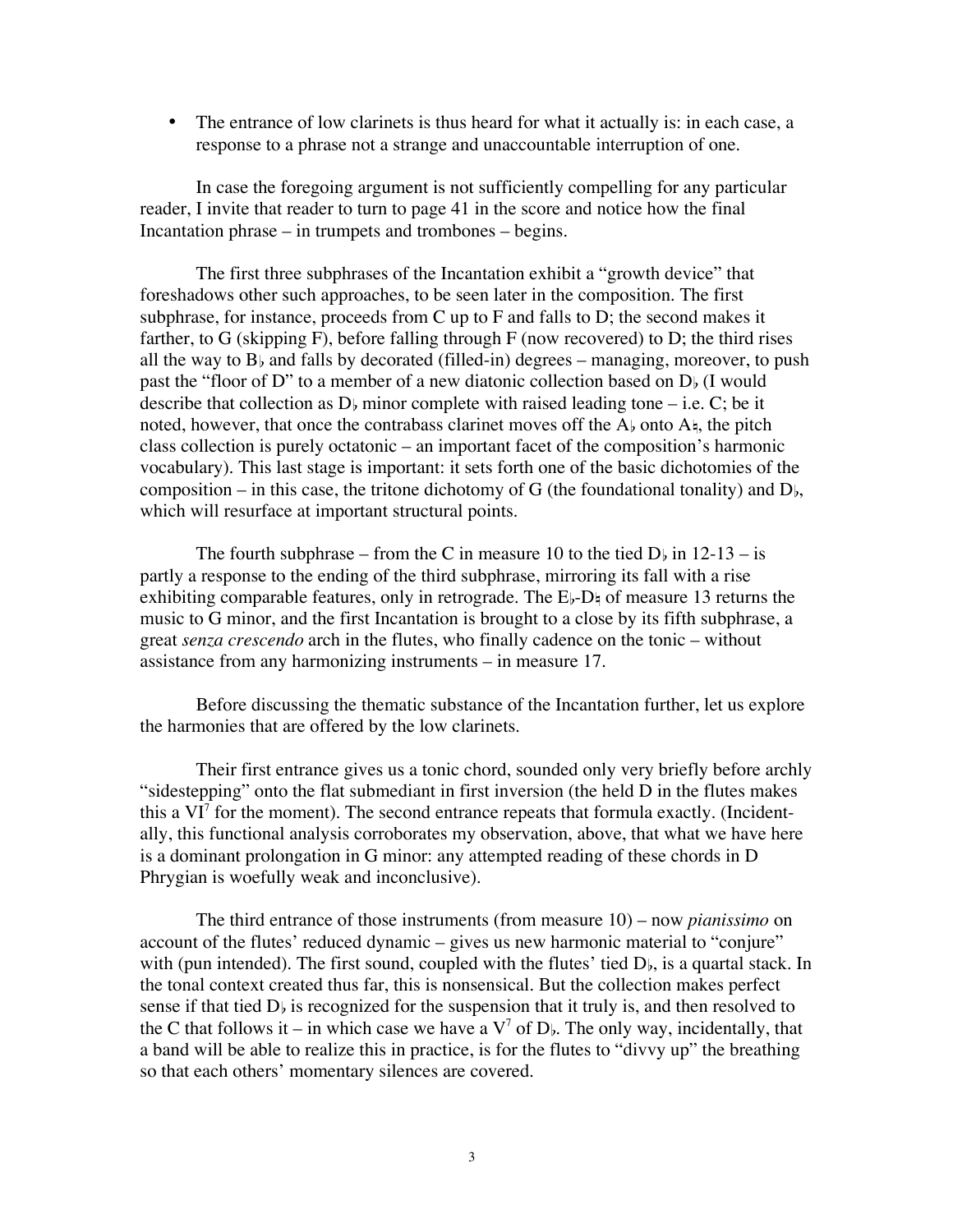Two of the low clarinets change their pitches in measure 11, yielding what is surely heard as an  $f^{\phi7}_\sharp$  – provided, that is, that the flutes also treat their tied E<sub>b</sub> as a suspension and resolve it as before. Needless to say, the chord just described functions as a leading-tone seventh chord to the Dorian version of G minor – which is to say that the music even at this point, after so brief an excursion to "there," is trying to come back "here" (by an octatonic route, as mentioned above).

At the point where *Poco più mosso* is indicated, the final subphrase of the Incantation proceeds. This is the long one – the one that reaches its tonic goal in a most unlikely way. The underpinning held sonority is once again the submediant chord we heard before, but this time approached from a whole-tone cluster marked *mezzo forte* (the bassoon cue here, by the way, is completely meaningless, representing *nothing* in the instruments printed above it; this score is lousy with such errors, which will all be accounted for in a lengthy errata list later in this article).

Before proceeding to the second statement if the Incantation, I have some comments to offer about this opening section. The first concerns phrasing (and breathing). I have hinted above that the structural relationship of the first three subphrases is like the advancing of a multi-faceted argument. Were it not for the accompanying voices, it might make sense for the flute players to breathe after each long D, before presenting the next subphrase. The accompanying chords, however, make a suspension after-the-fact of each of those Ds, which must therefore be resolved into the following Cs – so unanimous breaths in those places are excluded. In any case, overt sectionality ceases to be true of the theme itself once measure 9 is reached: from there to the cadence at measure 17 the line must unfold continuously and uninterruptedly.

Furthermore, the dynamics of the flutes and clarinets vis-à-vis each other are unambiguously notated and must be religiously observed. Only in measure 13, with their whole-tone cluster, are the clarinets allowed to engulf the flute sound – and then only momentarily. Although an arrival dynamic is not given in the score, I believe the *diminuendo* in measure 14 should fall back to *pianissimo*, restoring the established dynamic relationship between flutes and harmonizing instruments.

With the flute and clarinet writing in Chance's introductory paragraph we come face to face with a serious acoustical issue. The problem is, under-supported low notes on flutes and clarinets exhibit precisely the opposite tendencies: the flutes will go flat and the clarinets sharp. I believe it is due to that fact more than any other that some listeners imagine the opening of John Barnes Chance's *Incantation and Dance* to be atonal! I cannot recall ever hearing it played in tune. (Consider for a moment the structure of a G Aeolian scale. Its most expressive note is its downward-pressing  $E<sub>b</sub>$ . In the 4th measure of this composition, that note is given to the bass clarinet, *piano*. That pitch must be *lower* than usual not higher.) The best solution I know for this passage is for the flautists to play in a slightly rolled-out position, biasing the pitch upwards, and have the clarinet players pull whatever's available to make the tube longer, not forgetting to shorten the tube after they finish in measure 15. (The flautists must likewise remember to revert to a normal playing position when heading up toward the high  $E_{\flat}$ .)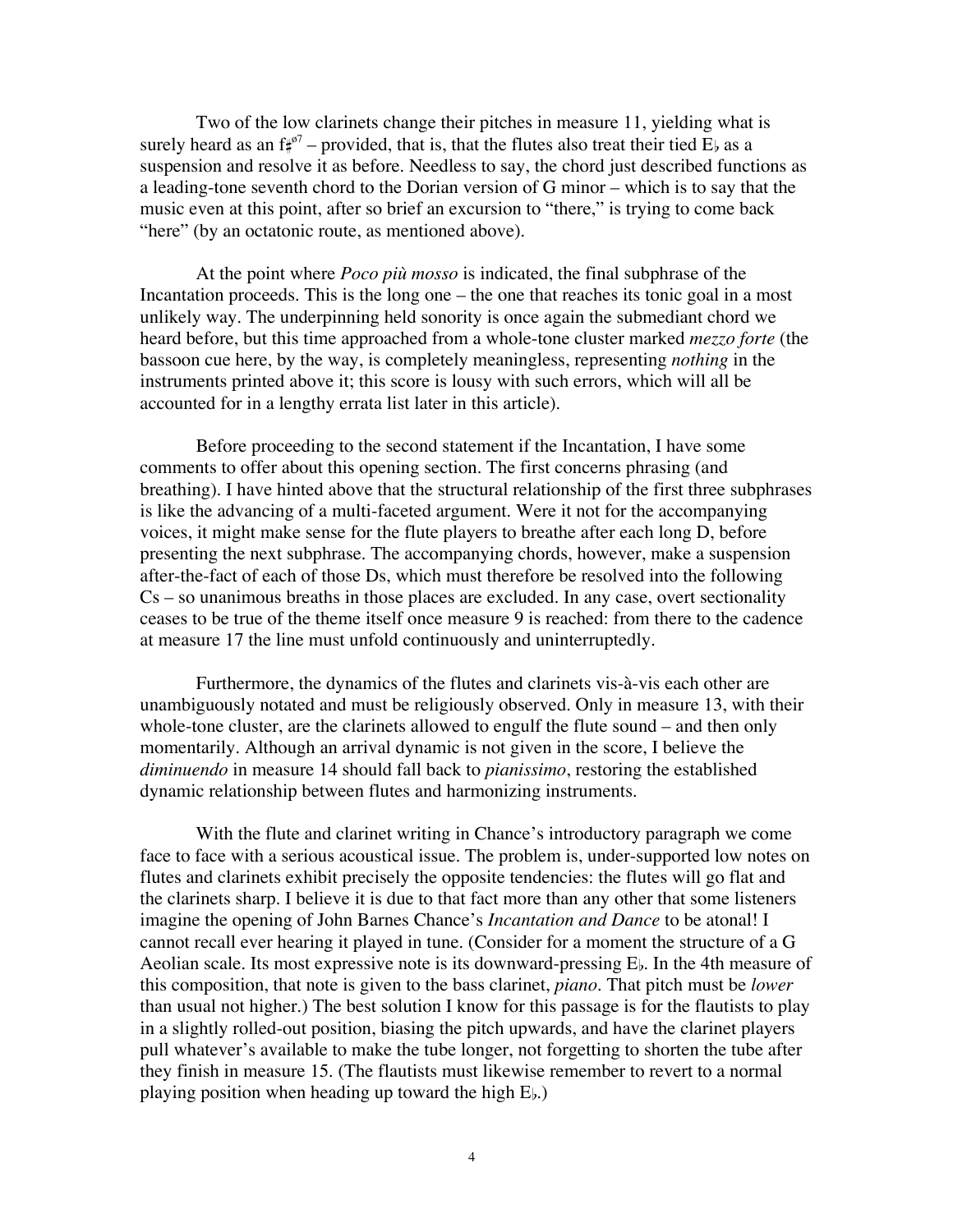I have yet to hear the G in measure 17 played in such a way as to represent what it actually is: the end of the first Incantation not a member of some ongoing project. Part of the problem may be the placement of a rehearsal mark at measure 16 – which makes absolutely no musical sense. I would advise anyone who wants to conduct this work, to number the entire score from beginning to end, using the editor's identified measure numbers to check one's numbering. Then be prepared to ignore the editor's rehearsal marks – which are often placed incoherently. In any event, the flutes must noticeably *cadence* on this G: what comes next is something new.

Finally, the Italian tempo indications are *exactly* defined by Chance's metronome markings, which must be scrupulously observed. One of the distortions I've heard most often where this piece is concerned is a tempo that is much too fast from measure 33 on – occasionally up in the 160 bpm range. It is true that Chance writes *Presto* there, but he also gives a precise metronomic indication, almost exactly twice as fast as the *Poco più mosso* that we find at measure 13 (and that thus foreshadows the *Presto* tempo).

With the re-entry of a single stand of first clarinets at measure 17 we begin a polyphonic setup to the second statement of the Incantation. Their material, sung an octave lower than the flutes, is spun off the flutes' cadence figure in measures 16 f., plus a three-8th-note anacrusis that foreshadows an upbeat figure soon to become prominent in the Dance (cf. Mm. 71, 82, 94, etc.). Chance provides a curious "constructivist" counterpoint immediately, by bringing in a second rank of clarinets a fifth/twelfth lower and one beat later, and a third rank an octave lower halfway through bar 19 (because by this point the flutes have dropped the project, leaving the first clarinets stranded in a single octave). This attractive material – an offset parallel organum in fifths – is treated as a wave-like *ostinato*, rolling along unchanged and unimpeded for the next six measures as the flutes trill softly on the supertonic pitch and lower-pitched instruments sound the second Incantation. There are a couple of things that should be noticed. First, this statement of the Incantation is temporally compressed compared with the first statement (the arrival notes are not held so long); furthermore, the reeds of that group really are to play *forte*, with the tuba offering an understated reinforcement. No other dynamic arrangement will do. These instruments, like the flutes before them, should overlap their breathing.

The tempo *suddenly* slackens to its original pace in measure 26 and a beautiful new tonal landscape opens up. The bass instruments – with the reeds still *forte* and now joined by reinforcements – are denied a cadence of their tune, "hanging up" on their  $D<sub>b</sub>$ instead. At the same time, the flutes – now joined by the piccolo – move their trill a half step higher, producing – together with the bass instruments – a "frame" of  $B<sub>b</sub>$  minor in first inversion. What that frame surrounds is a harmonized statement of the first part of the Incantation in E major – roughly. "Roughly," because as the tune moves, all its supporting harmonies move with it, resulting in a wide brush of parallel major triads in second inversion (the effect is a little like the opening verse of *Lincolnshire Posy*). This  $B<sub>b</sub>$  minor/"E major" dichotomy is very much like that between G and  $D<sub>b</sub>$ , mentioned above. It will not escape our notice that all four of these pitch classes together constitute a fully diminished seventh chord on E. That chord is one of the structural underpinnings of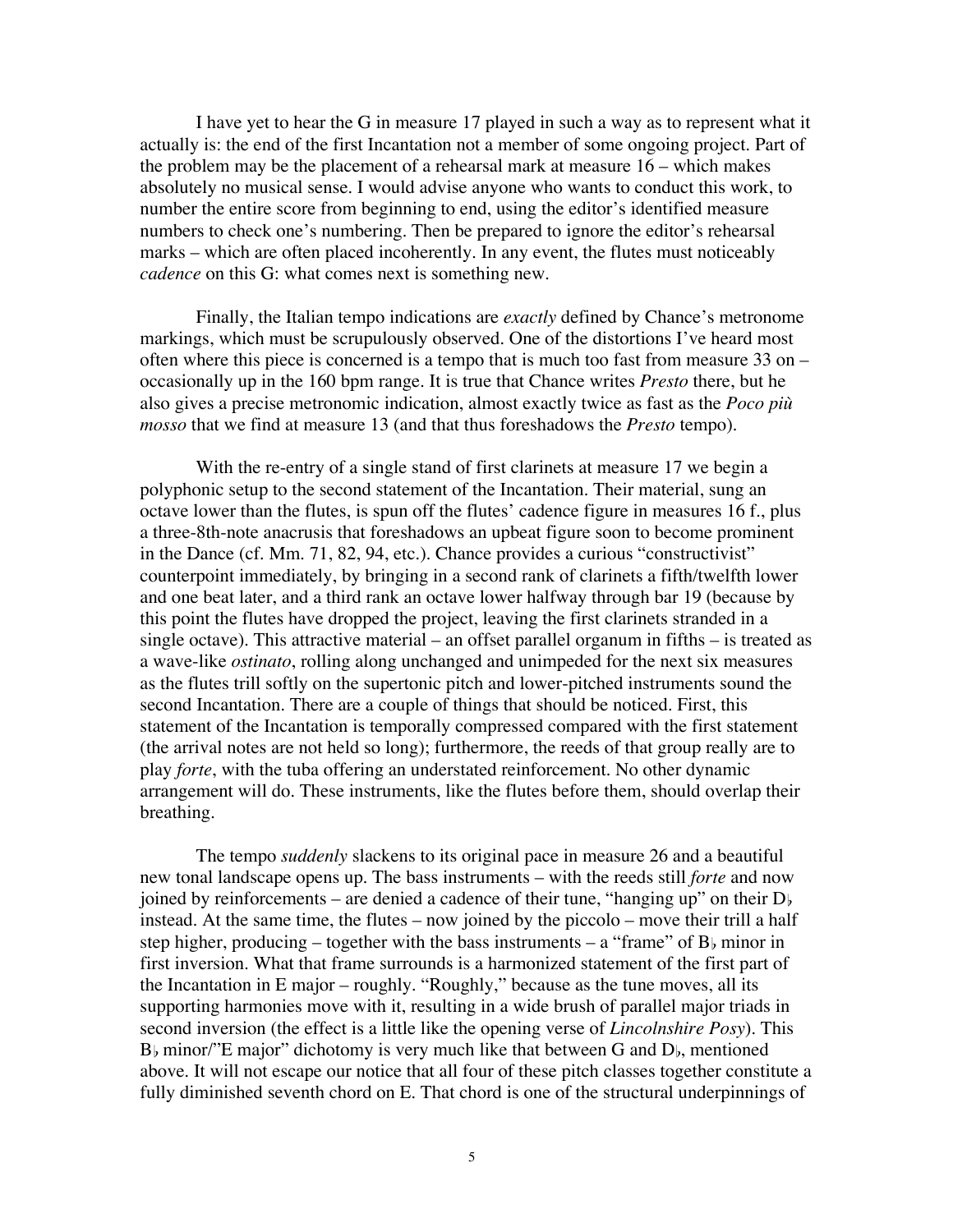the octatonic scale built on the same pitch – a scale that Chance will have much occasion to use come dancing time.

It is to be *noticed* and *strictly observed* that this statement of the Incantation is to be played in the *piano-pianissimo* range, while low reeds hang onto a D<sub>b</sub> pedal *forte*. If this seems counterintuitive, *try it*. Barney Chance has called this tune – let's by all means respect his unambiguously-expressed wishes. Let's take a chance on Chance.

A gorgeous skein of rising parallel major triads over a bass line now moving in the opposite direction arrives at the sonority that will underlie the first instance of the "percussion concerto." That sonority – attained on the third beat of measure 32 and then held forever – is an  $E<sub>b</sub>$  major 6-4 chord against an A pedal (this is yet another transposition of the tritone dichotomy noted above). *Incantation and Dance* is by no means an atonal work, but its occasional bitonal and octatonic features greatly enrich its otherwise common-practice diatonic vocabulary.

With the entrance of the maracas and the dropping of many of the sustained pitches at measure 33, the conductor has two measures to get this tempo exactly right. From the entrance of the claves, the beat must be securely established at 138 bpm.

The "percussion concerto" that begins here sets forth most of the important rhythmic motives that will permeate the Dance proper – and, in the case of the temple blocks, part of its melodic profile. In this presentation, entrances of different instruments are four measures apart, so a sense of "four-bar phrasing," integral to dance music generally, is finally in evidence. The entrance, however, of loud interjections in irregular rhythms and temporal intervals beginning in measure 53 undercuts that phrase regularity considerably. The purpose of these interjections is to move the harmony – by means of parallel second-inversion major chords as before  $-$  to an  $A$  major/D pedal tritone dichotomy in measure 55. Against that unsettled sonority trumpets, trombones and baritones play a ferocious declamation whose intervallic contours owe something to the Incantation; their triplet quarter notes and fast dactylic finish echoed by the woodwinds will also play notable roles later in the piece. That declamation occurs three times, expanded at each subsequent sounding and moved upward in pitch. The final dactylic "shout," is "grown" into a compound anacrusis to the Dance proper in measure 70: two sharp whip cracks set it in motion. (Forgive the digression, but I've started thinking about choreography again. I cannot dismiss the ubiquitous image in those low-budget TV Westerns from the 60s, where the "bad guy" shoots the ground next to someone's feet and orders him to dance. Here, the dancing master holds a whip not a six-shooter.)

The Dance is now joined in earnest. Its material is set forth twice in its entirety, with a third statement broken off prematurely. Statement 1 runs from measure 71 through 82, statement 2 from 83 through 94, and statement 3 from 95 to the deceptive cadence at 100, thus deprived of its consequent phrase.

Kopetz indicates that the form of the dance is ABABA. There is some merit to this analysis (final cadences, for instance, are avoided at the ends of phrases, lending an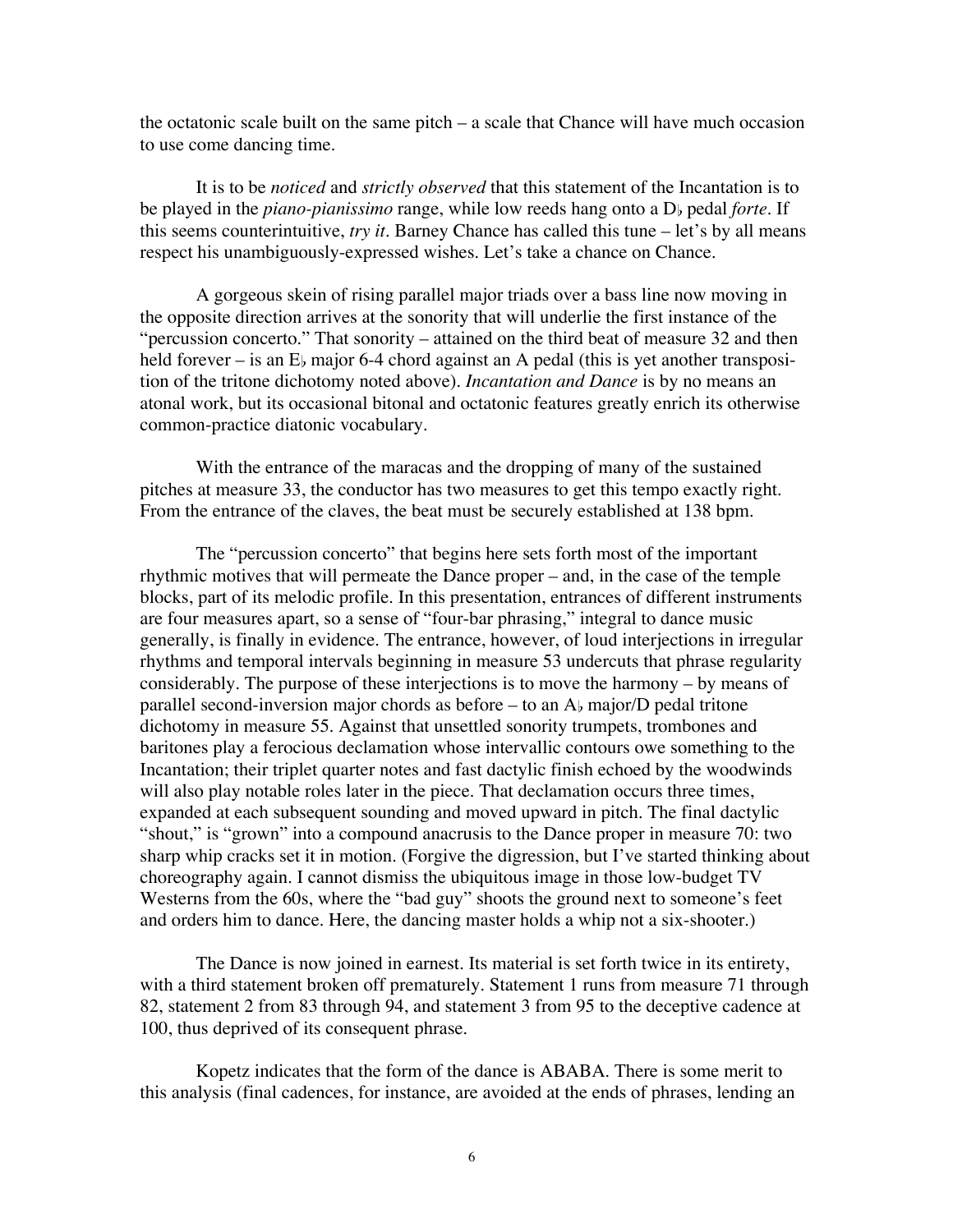"ongoing" quality to the entire section). I am more inclined, however, to think of it as being structured in a periodic form exhibiting antecedent and consequent phrases. On account of being denied satisfactory closure in the first two statements, the music simply abandons the attempt in the third statement, in favor of something different.

The antecedent phrase is five measures in length, with a phrase structure of 2+2+1. The "tune," set forth in the first and second trumpets and reinforced by other instruments, is in G Aeolian. Its harmonized countermelody, played by the horns in parallel major triads (we've seen these before), explores both darker and brighter modes on account of their chromatic alterations. Rhythmically, one could generalize that the Dance tune is pretty much an "on-the-beat" melody, played against a highly syncopated countermelody, whose rhythm is identical to that of the tambourine from its entrance at measure 43.

It's important to notice what the third and fourth trumpets are doing in these measures. They have a "skeleton" of the dance tune, consisting of a few selected notes. Later, this skeleton will be used in the manner of a bass line – however, it is not a true bass line but a distillation of the tune itself. (Heinrich Schenker might have written it.)

The "extra" measure at the end of the antecedent phrase is an 8/8 bar divided in a manner is often heard in eastern European folk music:  $3+2+3$  (I recommend conducting it that way). Its sequential triadic fall turns the music toward a consequent phrase on D, the dominant.

The consequent phrase is seven measures long, constructed entirely of pitches drawn from the octatonic scale on D (this is an important point that Kopetz misses, rendering his discussion of this passage incoherent and useless). It was Chance's great stroke of genius to turn the music to the dominant – a perfectly classical gesture – and then present the "dominant" alternative in octatonic language. Understood this way, everything about the passage makes sense, including the countermelody (I hesitate to call it a bass line) in the low reeds: in the octatonic scale begun with a half step, you can construct the primary triad with either a major third or a minor third, and Chance does both here in alternation (hence the  $F\sharp s$  and  $F\sharp s$ ). It's very much like the opening bars of Ravel's *Alborado del gracioso* in that respect; Stravinsky often resorted to the same device. The continuation of the material from measure 80 does not represent a restatement at the "E<sub>b</sub> level" (as in Kopetz) but a simple stepwise commencing along octatonic lines already established.

The second statement, whose structural downbeat lies at measure 83, is of course swept into by the same anacrusis as before – an anacrusis that seems to grow naturally out of the consequent phrase that preceded it. This is a mark of true compositional craftsmanship: the work's seams are artfully covered by material that is equally at home in two contexts. That second statement is structurally identical to the first: only the orchestrational details have changed. The second presentation of the consequent phrase affords some real challenges for the low brass players (mm. 88-94).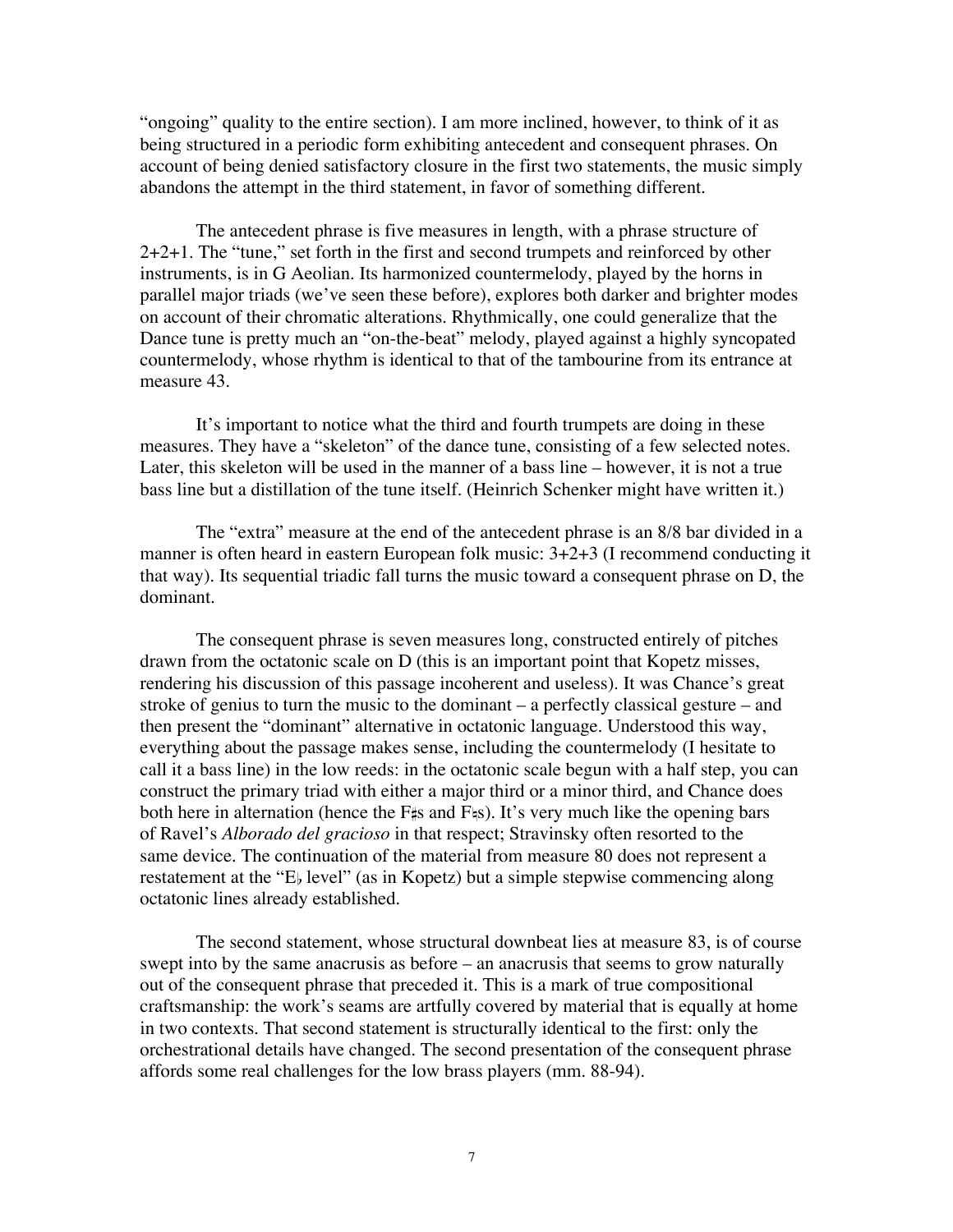The third statement – the incomplete one – proceeds like the others, but with its orchestration amplified and its volume ratcheted up a notch. The sounds of cymbals and whip lend a special kind of vicious urgency to this passage. And it is the "extra" measure at the end of the five-bar phrase that sends the music unexpectedly onto a cadence on E (the flat submediant; see my discussion of the initial Incantation, above).

The bridge passage initiated by that deceptive cadence is engaging on many levels. For one, the sound of the full ensemble immediately dissipates, leaving only the low clarinets playing a fragment of the Dance tune, but set up in a way that recalls the flutes' surprising gesture in measure 9. Their *fortississimo* is probably the most ominous, *threatening* sound available the entire ensemble. And by arriving on A<sup>t</sup>, they immediately depose the ensemble's just-gained  $E_{\flat}$  in favor of its polar (tritone) opposite. Note: their A in measure 101 absolutely *must* begin *fortississimo*, and then be carried through a *plunging* diminuendo to *mezzo piano*. Again, I cannot recall ever hearing this passage played as Chance wrote it. No technical difficulty can account for this (as there is none): only carelessness explains it.

The music that begins in measure 101 is apparently "new;" however, a voice leading (i.e. "Schenkerian") analysis will reveal the Incantation's basic contours embedded in its notes. Despite its rhythmic complexity, this passage is noticeably "organic" in shape: its phrasing is informed throughout by "growth" (recall the discussion above of the first part of the Incantation), primarily in lengths of subphrases. Its apparent complexity is due to two factors: the 3/8 sound of many of the small melodic cells (in both bass and treble lines), and the way the lower voice of this two-part counterpoint interacts with the upper. This accounts for the fact that the notorious difficulty of measures 101-107 completely disappears as the lower voices abandon their previous activity and proceed to reiterate their arrival note as a kind of obstinate pedal.

#### **Cycle II: measures 115-205**

In measure 113 the "breaking-in" of  $A$  against the prevailing Gs sets the stage for the onset of the Cycle 2. In this hair-raising, dissonant moment we have an overt expression of the ultimate conflict and dichotomy: the G pedal that might not unreasonably be said to stand for the Dance (for its tonality at least), and an  $A<sub>b</sub>$  that serves as dominant to the tritone-related  $D<sub>b</sub>$  that grounds this new statement of the Incantation.

In this statement, Chance harmonizes the Incantation as he had done earlier, from measure 26 (the Dance's countermelody in 71 ff. is also related). Parallel major chords in second inversion provide a primitive-sounding enhancement of a tune already stretched to the breaking point: its grounding pitch held over-long, its melodic profile almost obliterated by casting it in the rapid, biting dactylic rhythms first heard at bar 59 in an entirely different (but as we now see, related) context. And against this swirl harmonized woodwind scales, beginning on  $D<sub>b</sub>$  Mixolydian but turning octatonic at the third beat of measure 115. Here is an important point: if you want your woodwinds to play this passage accurately instead of stabbing at it or faking it, get them to practice their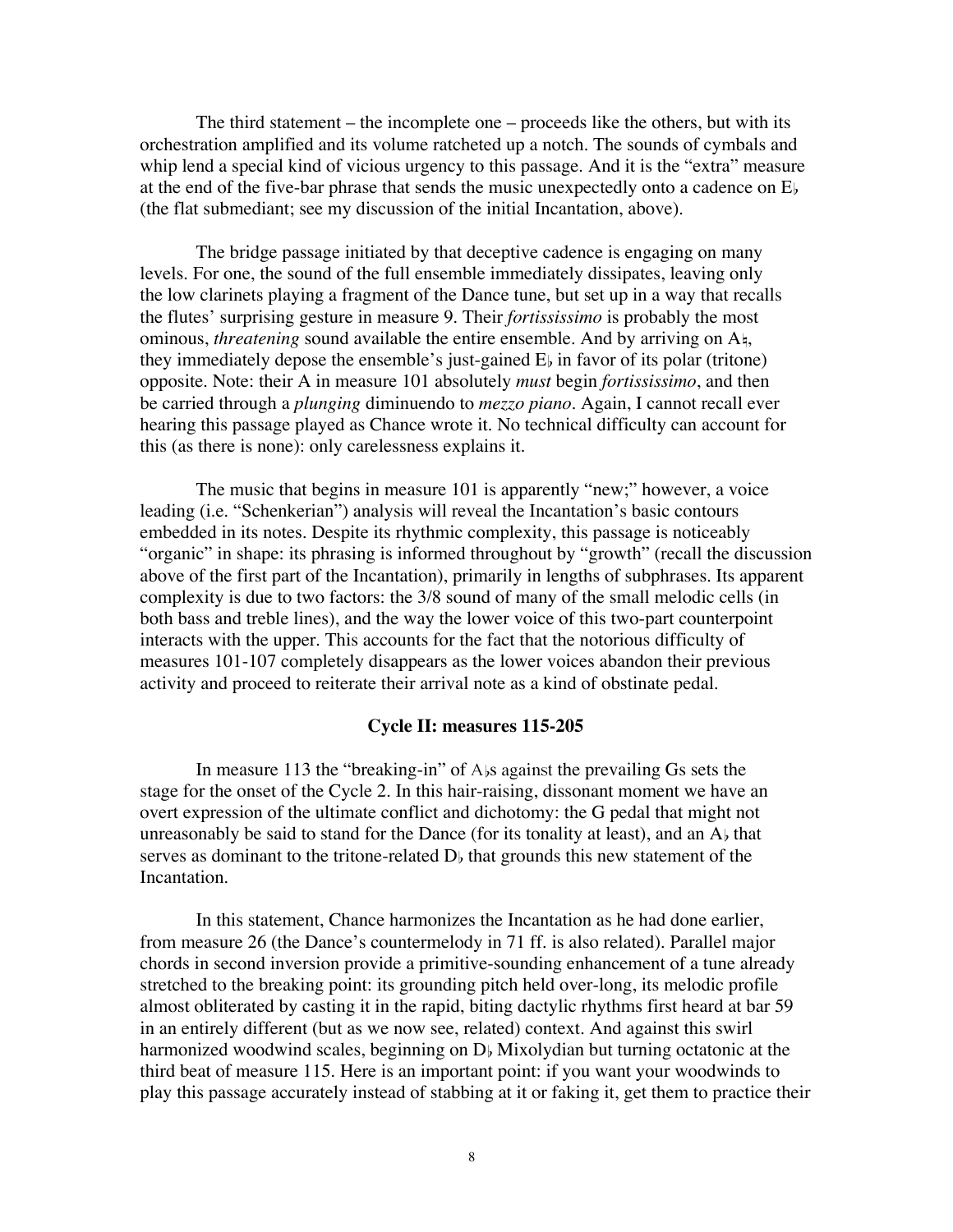octatonic scales, just as they do their diatonic scales. There are, after all, only three of them: the one that begins on E (that's the same as the one that begins on  $D_{\nu}$ ), the one that begins on F and the one that begins on  $F_{\tau}$ . In this passage we have two of them: the one that begins on E in measure 115, and the one that begins on F in the following measure. These are alternated with some regularity. In measures 212 f., the three-note rising passage first heard in measures 30-32 recurs, setting the stage for a second statement of the Incantation.

This last is cast in the lowest voices of the band, and its melodic profile is partly borrowed from the flute statement in measure 10. It affords an unambiguously  $B_{\nu}$  minor "foil" to the earlier statement, against now consistent measured trills in upper woodwinds falling away in carefully-marked stages (observe and honor them!). Their version of the three-note rising figure (mm. 126 ff.) sets the stage for this cycle's presentation of the "percussion concerto."

This time the percussionists enter at two-bar intervals rather than the previous four, and the harmonic underpinning is very different: a B major triad against a bass A (this could be understood as a  $V^7$  of E in third inversion). A low-reed crescendo and simultaneous flute scale in measure 140 usher in a change of tonality: the chord is now one of  $G#$  (or  $A$ ) minor, and another harmonized rising passage in horns, handed off to the trumpets in the most careful way, yields a D major chord against the held  $A_{\flat}$  – the ubiquitous tritone dichotomy once again established. Against this new sonority – and with the "percussion concerto" throbbing away – the first clarinets (or perhaps this should be a clarinet solo?) play a kind of meditation on the Dance, as though to wish it back into existence. And another rising flute scale – completed with the same notes in the upsweep in measure 70 and corroborated by a cadencing of all the other voices – does just that – sort of.

For what we are offered is not the full-fledged Dance, but its skeleton as described above: even its countermelody is missing. This passage is a classic *danse macabre*, with the Dance skeleton due to be reiterated continuously over the course of 28 measures, more or less unchanged except for six measures suddenly jacked up a minor third and played *fortissimo*. And from the fourth measure of this presentation the horns set forth a particularly beautiful version of the Incantation, while one stand of first clarinets offer some kind of murmured, barely audible magic ritual with the flutes taking up the "meditation" formerly tendered by clarinets (cf. mm. 142 ff.) – now offered as a sort of Greek chorus.

The six *fortissimo* measures set at the  $B<sub>b</sub>$  level constitute a structural parenthesis to the proceedings, but their effect is anything but "parenthetical." The choreographic possibilities are mind-boggling. Their structure is simple: two-bar units exhibiting increments of materials we have heard before. So the Dance's harmonized countermelody joins the fray in measure 168, and the flute comments from the preceding section are added two bars later, in all of the woodwinds but the very lowest, plus a strategically placed cymbal crash.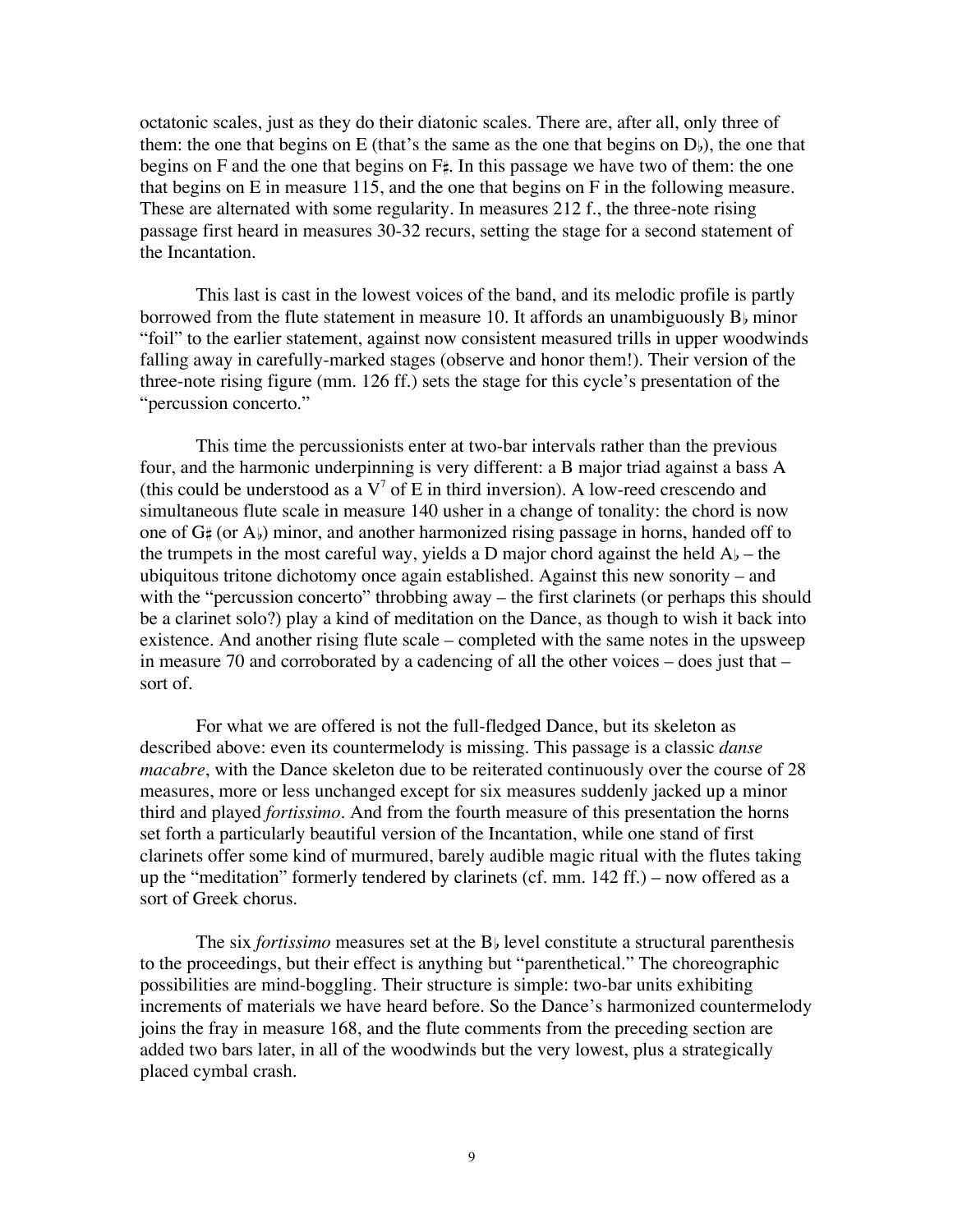In the final four measures of the *danse macabre* the change of timbre from muted horns to clarinets is strikingly beautiful.

A reduced upsweep in measure 175 – this one based on measure 17 – ushers in the reprise of the Dance proper, following almost exactly the same plan as before. The only differences are in details of orchestration, an "extra" beat in measure 187 to give the dancing master a chance to shoot at someone's feet, a succession of great chromaticallyenhanced waves of woodwind sixteenth notes, and the notable omission of the first part of the "Dance skeleton" in the bass instruments in measures 188 and 190. In measure 205 the music suddenly cadences, as before, on  $E_{\flat}$ .

What the composer has done, of course, is to set up another bridge passage as he had at measure 100. This time the music is handled very differently. Instead of low clarinets conveying us by means of melody into the new territory, the participants in the "percussion concerto" break in full-fledged and offer two measures of unrelenting *fortissimo*. The bridge's melodic material begins in 207, now played in splendid augmentation by the brass instruments and partly harmonized by thirds. Even the triplet quarter notes in measure 209 have their precedents: both in the same interjected rhythm that, beginning in measure 57, had set up the first appearance of the Dance, and in the apparent  $3/8$  setting  $-$  i.e. "grouping by threes"  $-$  of the same material in 101 ff. The most likely explanation of the harmony in this passage is "dominant prolongation in  $G_{\sharp}$  minor" – which means that the cadence on  $E<sub>b</sub>$  a few bars earlier is now recognized in retrospect as a cadence on the dominant of this new key. We have, of course, seen this key hinted at before (m. 140). The woodwind scales that accompany this bridge statement are  $G_{\rm \#}$  minor scales with an occasional chromatic passing tone  $F$ . spelled as  $G_{\frac{1}{2}}$ .

The rubric established by the first few measures of this bridge passage is followed faithfully – even through a rather forced cadence on a curious sonority grounded on D at measure 215 (the chord is  $D-A$ )–C, or whole-tone set  $026$  – loosely construed, I suppose, as a kind of "Phrygian dominant seventh" of G minor) – until it is forced to yield to Cycle 3 in the big scheme of things.

#### **Cycle III: measures 217-235**

This cycle, which begins with a fully orchestrated upsweep to measure 217, serves the entire composition as a coda. Several of its features call for notice and comment. The first is its simultaneous – or "palimpsest" – presentation. The "percussion concerto," always fully-fledged – is present through a large part of this section. The Dance undergoes some striking alterations, and only its antecedent phrase is presented – being denied any semblance of completion until the very end of the piece. Those alterations including a "paring-down" as in measure 217 where the former sixteenth notes – now present only in the temple blocks – are replaced by more pedestrian eighths, a reiterated upward, partly chromatic "thrusting" as in measures 218, a harmonized descent by whole tones in horns and trombones in measures 219 f. and 224 f., and the replacement of the former "extra" measure – the one that had previously led to the (now missing) consequent phrase – by two contrasting and equally powerful gestures: a "focusing of the camera" by upper woodwinds gradually amplified in measures 220 f.,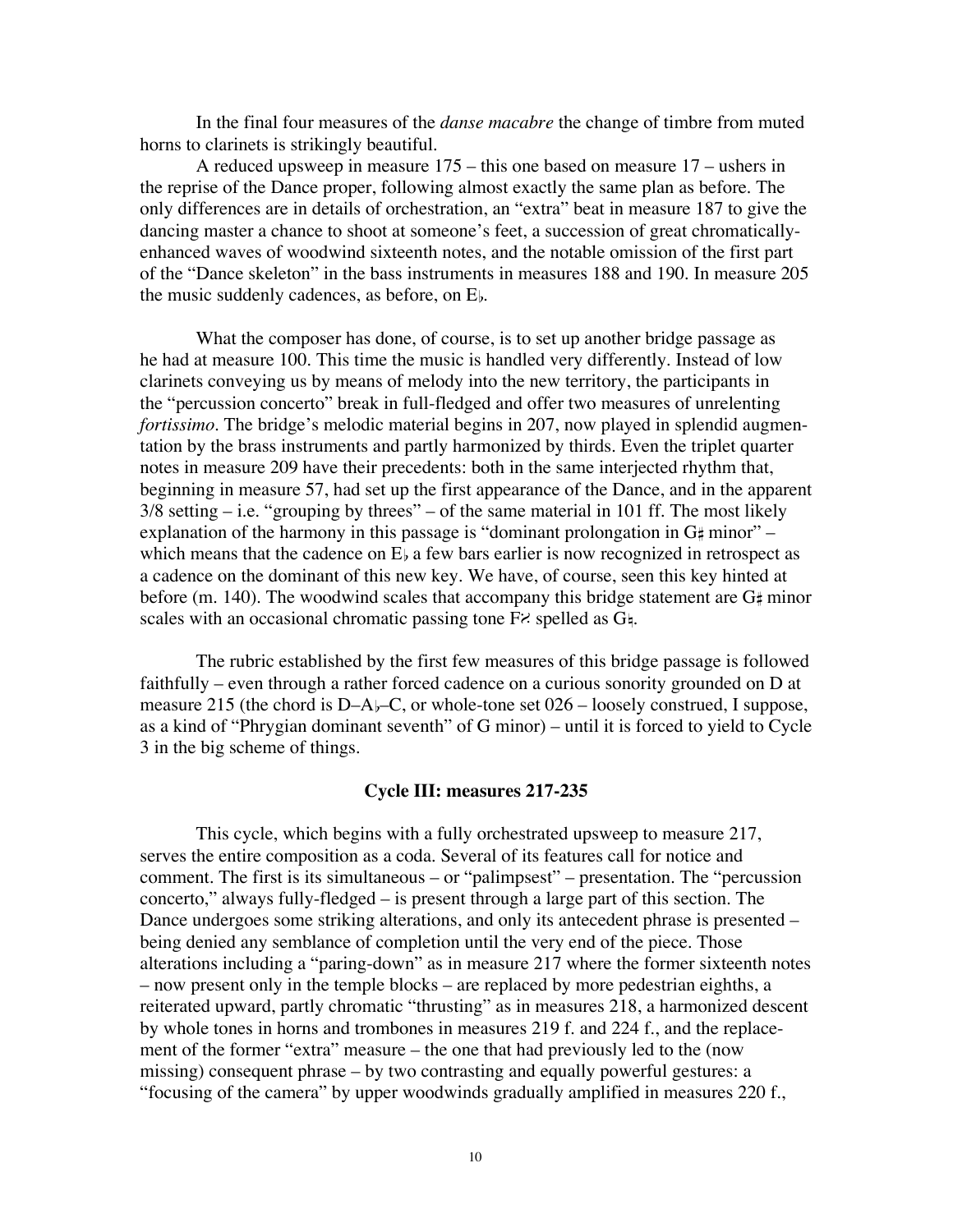and a "stuck record" presentation of the Dance's most prominent motive, formerly heard as a sort of "meditation" in measures 142 ff. It is to be especially noted that both of these gestures include at least some apparent 3/8 time elements, and a strong argument can be made for conducting them that way. In the case of the first, measure 221 is conducted as an 8/8 measure, this time grouped as 3+3+2. As for the second, measures 226 could be conducted as a 2/4 measure followed by one in 12/8 time.

The final statement of the Incantation, from measure 228 on, duplicates the very first phrase of its initial presentation, from the low C in measure 2. The harmonization is handled as before, and the answering two measures of dancing are shorn of their primary tune – perhaps to drive home the principle that the tune in question was always embedded in the Incantation to begin with. If the composer's intentions are to be fully realized, the dynamic scheme from measure 228 on must be adhered to rigorously.

Despite the chromatic content of the Dance's harmonized countermelody and the reiterated E<sub>ls</sub> in the high woodwinds' measured trill, the ending is unambiguously G major, owing to the trumpets' long-held final chord. The emphatic eighth-note chord that punctuates that ending like a G-major exclamation point contains major thirds in the oboes, second and third clarinets, and – if the score is to be believed (for this may be a misprint comparable to many such errors in this badly-printed score) – the first trombone!

## **Errata**

The score of Chance's *Incantation and Dance* is lousy with errors. Some of them are arguably "minor," but many would have a profound effect on the sound of the piece were they allowed to stand, not merely cluttering it with "wrong" notes, but in at least a couple of cases, altering its basic tonal argument. My errata list proceeds by measure numbers. Information in parentheses is not technically errata, but I feel it is either necessary or very desirable in order to clarify the composer's intent and help players avoid performance errors.

- 1 In the left margin, identify *Tenor* Sax. (You may want to note that the contrabass clarinet part is in  $B_{\flat}$ .)
- 4 Add a slur to the bass clarinet cue in the bassoon part.
- 8 In the bassoon part, add the completion of a tie from the previous measure.
- 13 Add a  $\sharp$  to the D in the bassoon's bass clarinet cue. (Bring the low reeds down to *pp* at the end of their diminuendo.)
- 18 (Mark the 1st clarinet part (*p*).)
- 19 Mark the 3rd clarinet entrance *p*.
- 17-25 (Since the 1st clarinets are pared back to a single stand in this passage, it might be wise to duplicate that approach in the 2nds and 3rds as well.)
- 54 The *ff* is printed too soon in the clarinet parts it applies not to the tied note but to the passage that begins with an accented dotted quarter.
- 55 Add an accent mark to the 2nd and 3rd clarinets.
- 57-60 The bass clarinet part is printed a third too high.
- 64 The second trumpets should have  $B \nmid$  not  $B \nmid$ .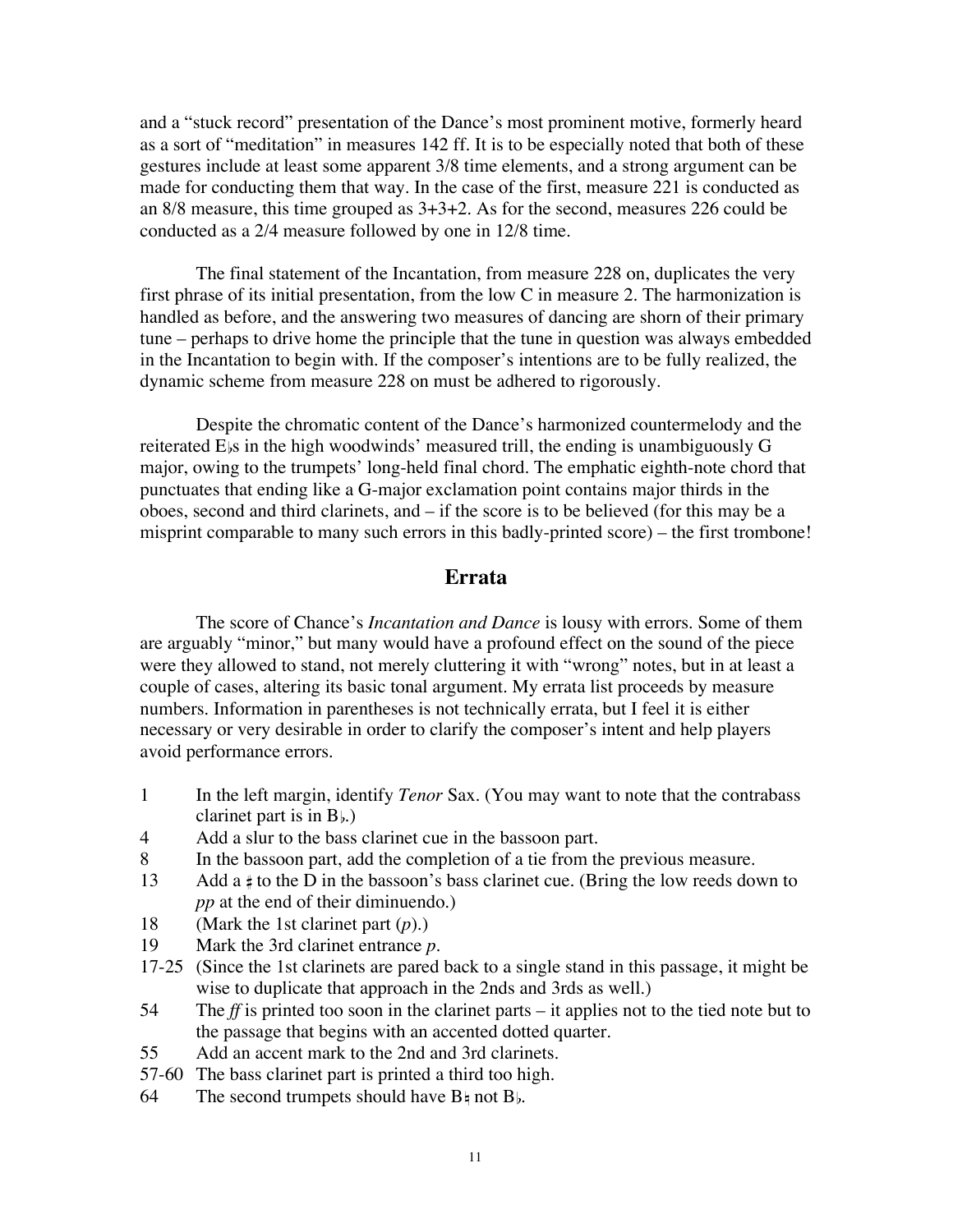- 69 Add a marcato accent to the baritones' last note.
- 71 Mark the horn cue in the alto and tenor saxophones *f*.
- 75 Remove the staccato dot from the last note in the alto saxophones; replace the first staccato dot in that measure with an accent mark – do this last in the tenor sax part also.
- 76 In the tenor saxophone part (horn cue), complete the slur from the previous measure. Mark the bassoon part  $mf.$  (Add a  $\frac{1}{4}$  to the second horn's E.)
- 80 Mark the bassoon part *f*.
- 81 The second clarinets' third note should be  $A_{\flat}$  not  $B_{\flat}$ . Add a slur for the last three notes in the alto clarinet part.
- 82 The last note in the 2nd alto saxophone a horn cue should be C not A. (Add  $\frac{1}{2}$ ) signs to the third notes in the alto and third clarinet parts.)
- 86 Complete the slur from the previous measure in the saxophones.
- 88 (Add a  $\frac{1}{4}$  to the second horn's E.)
- 93 Excise the inexplicable floating *f* in the (1st?) trombone.
- 94 Mark the 3rd and 4th trumpets *f*.
- 96 f. Add a slur across the barline in the bassoon part.
- 99 Add an accent mark to the first note in the tuba part.
- 100 The sixteenth notes in the bassoon part a bass clarinet cue are printed a third too high.
- 111 Add the missing accent mark in the alto clarinet next to last note.
- 113 f. Add a hairpin crescendo mark in the oboes as in the horns; mark its ending *ff*.

# **Based on the time-honored (but never very practical) principle that accidentals in one octave carry through to different octaves, there are many natural signs that will need to be imposed on the scales in mm. 115-120. The following is a complete list:**

Oboes: mm. 115  $\&$  117, add signs to the D, E and G in the fourth beat of both bars. 1st Clarinets: mm. 115 & 117, add signs to the final As in both bars. 3rd Clarinets: mm. 117 & 120, add signs to the final Ds in both bars. Bass Clarinet: mm. 115, 117 & 120, mark the final D in each bar. 2nd Alto Saxophone: mm. 115, 117 & 120, mark the final A in each bar. Baritone Saxophone: mm. 115 & 117, mark the final A in each bar.

## **There are other errors in these measures as well:**

- 115 The seventh note in the bass clarinet should be a  $G<sub>b</sub>$ .
- 117 Remove the sharp signs from the Cs in third and bass clarinet parts.
- 118 The first sixteenth note in the alto saxophones should be an  $E<sub>b</sub>$ .
- 119 In the first clarinet part, mark the third last note as a  $B_{\rm b}$ . (Add a  $\frac{1}{2}$  to the trumpets' first note.)
- 122 Add sharp signs to the first note in the alto clarinet and alto and tenor saxophones.
- 123 The second and third trumpets are printed a third too high.
- 128 f. Add a hairpin diminuendo sign in 2nd and 3rd clarinets.
- 129 Add a trill sign to the maracas.
- 130 Mark the maracas *p*.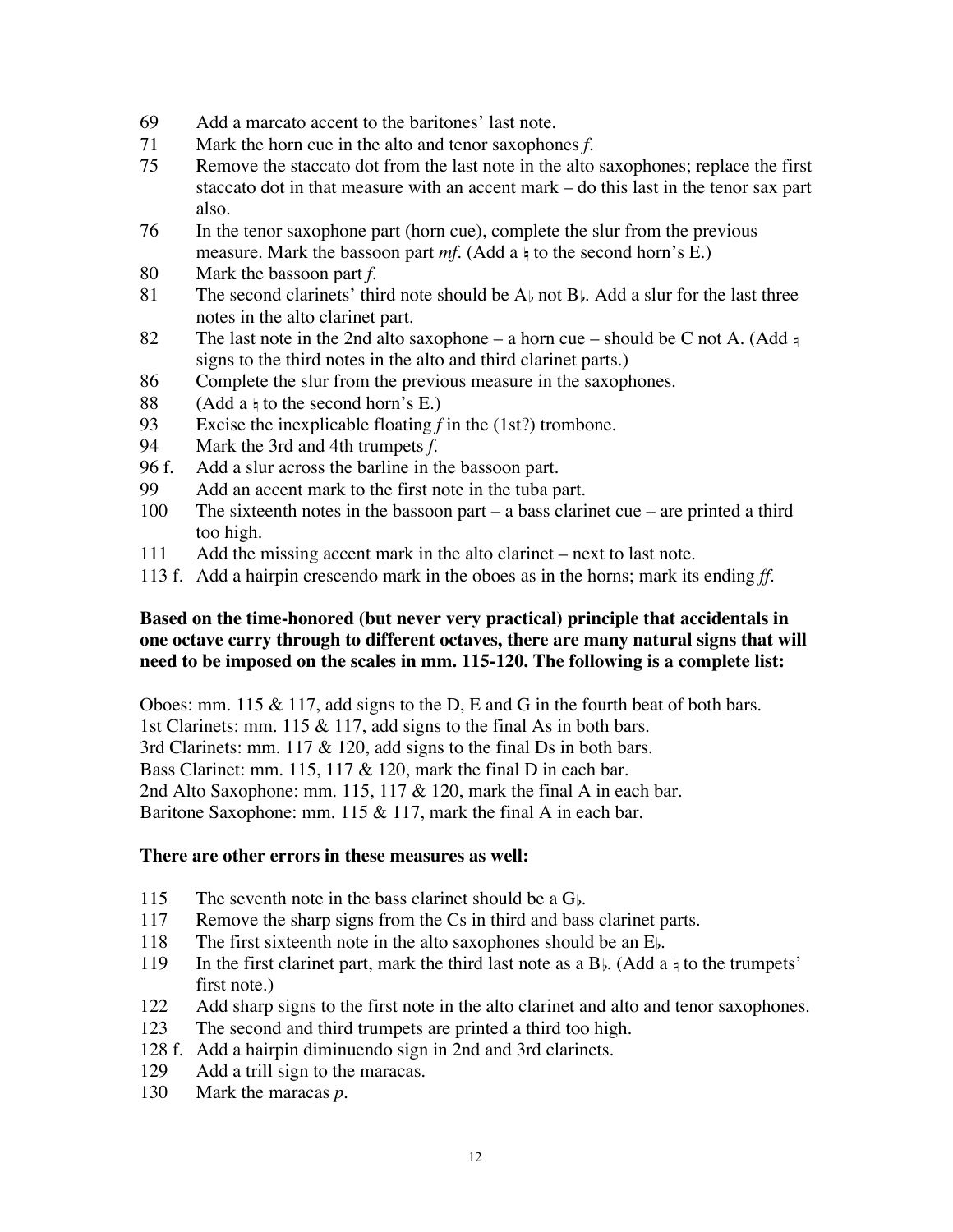- 138 Identify this percussion entrance as *timbales* not *bongos*.
- 141 f. Add slur to alto saxophone horn cue, and dynamics to alto and tenor saxophones. 148-166 After correcting all the other low woodwind parts, reconcile the cues in the bassoon parts with them. Do the same in 171-175.
- 151 Change (Hats) to (Horns) in the trombone/bass trombone parts (!!!). Mark the second note in the 3rd horn as an  $E<sub>b</sub>$ , and reconcile the 2nd trombone cue to it by marking it as an  $A_{\flat}$ .
- 154 In the 3rd horn part, the first note on the third beat should be an E. The second trombone cue in the same spot should be an  $A<sub>b</sub>$ .
- 155 Remove the final staccato dot in bass and contrabass clarinet parts.
- 156 It appears the flutes should have something in this measure (cf. previous measure) – a half note tied to an eighth, maybe?
- 157 Mark the second note in the 3rd trombone as an  $A<sub>b</sub>$ , as before.
- 159 Mark the first note in the 2nd trombone as an  $A_{\flat}$ .
- 161 ff. Mark dynamics in the trombones' horn cues, as in the actual horn parts.
- 162 The last slur in the 1st clarinet part is printed one note too early (it should begin from A not G).
- 163 Mark the  $A<sub>b</sub>$  in the 2nd trombone as before.
- 171 In the bassoon part, where the bass clarinet cue begins again, the first note should be an A<sub>b</sub>. It should also, of course, be marked *p* (see above).
- 172 Mark the alto and tenor saxophones' horn cues *p*.
- 181-187 Reconcile the cues in the bassoon part with the actual bass clarinet part, as before.
- 187 In the left hand margin, identify the 12th staff from the top as *baritone saxophone* not *bass clarinet*. Do the same on page 33.

## **In the passage from 188 through 192 we encounter the same "carried accidentals" problem as in 115-120. Here's the list:**

Piccolo: In the second half of measures 188 & 190, mark G and D naturals.

Flutes: Same corrections as in the piccolo part.

Oboes: G naturals in those same two measures. In 192, mark the final B and C with natural signs.

1st, 2nd & 3rd Clarinets: Same corrections – to As and Es. In 2nd & 3rd clarinets, mark the high D in measure 192 with a natural sign.

Alto Clarinet: Same corrections – to Es and Bs.

Bassoons: Same corrections, in the same two measures (Gs and Ds).

Alto Saxophones: Same corrections, applied to Es and Bs.

Tenor Saxophone: Same corrections, applied to As and Es.

Baritone Saxophone: Mark the B in the final beat of both bars.

## **There are other mistakes in these measures, as well:**

- 189 The last note in the 3rd & 4th horns should be a  $B<sub>b</sub>$  and a  $G<sub>b</sub>$ .
- 189 f. Remove the impossible slur from the timpani part.
- 192 Excise the sharp sign from the last note in the 1st clarinet part.